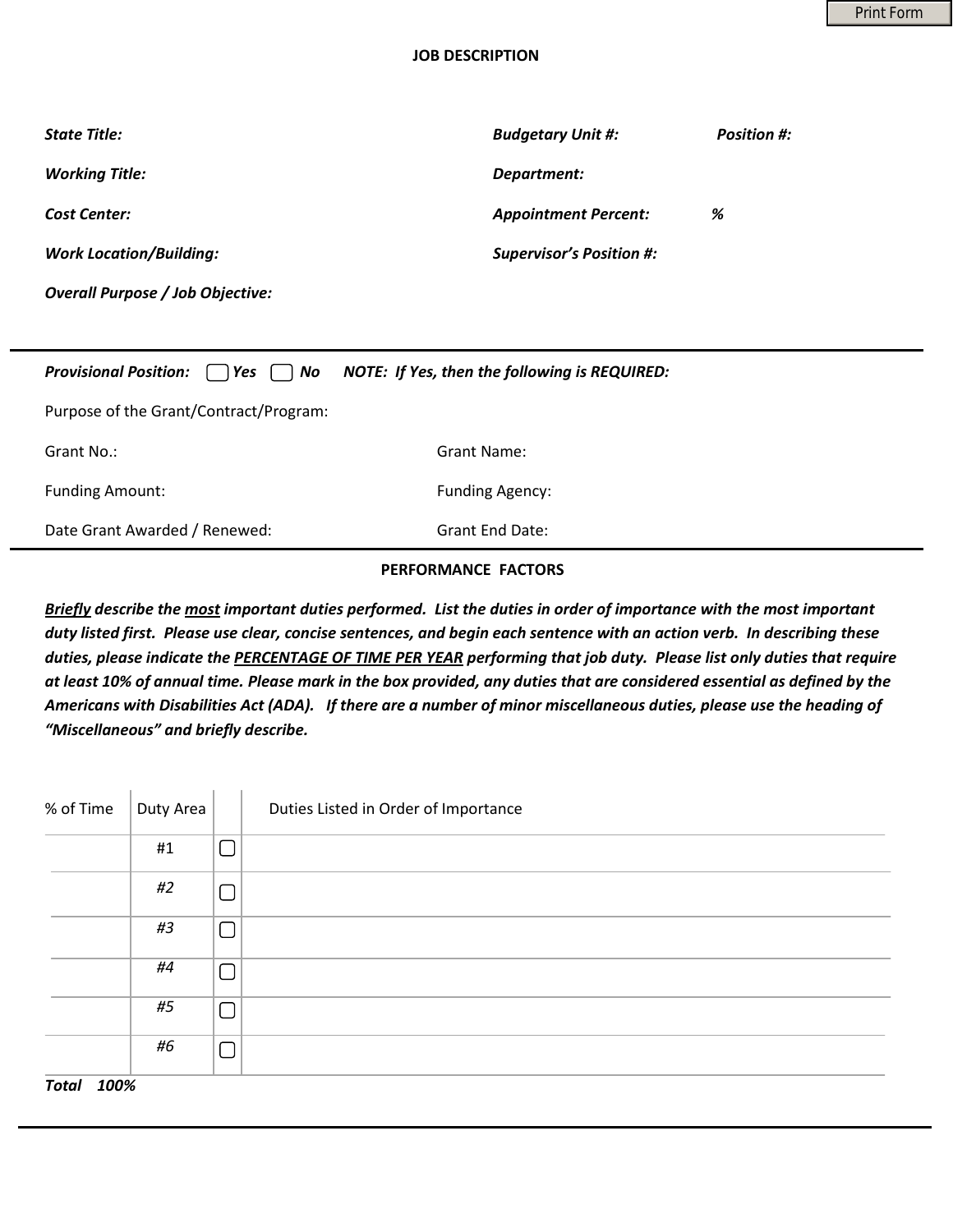#### **QUALIFICATIONS**

#### *Education:*

| Less than high school education:                     |                                                                               |  |  |  |
|------------------------------------------------------|-------------------------------------------------------------------------------|--|--|--|
| <b>Required</b>                                      | <b>Preferred</b>                                                              |  |  |  |
| High School diploma or equivalent:                   |                                                                               |  |  |  |
| <b>Required</b>                                      | <b>Preferred</b>                                                              |  |  |  |
|                                                      | Associate degree or advance specialized or technical training (specify area): |  |  |  |
| <b>Required</b>                                      | <b>Preferred</b>                                                              |  |  |  |
| Bachelor's degree or equivalent (specify area):      |                                                                               |  |  |  |
| <b>Required</b>                                      | <b>Preferred</b>                                                              |  |  |  |
|                                                      | Master's degree or equivalent (specify area):                                 |  |  |  |
| <b>Required</b>                                      | <b>Preferred</b>                                                              |  |  |  |
| Doctorate (specify area) :                           |                                                                               |  |  |  |
| <b>Required</b>                                      | <b>Preferred</b>                                                              |  |  |  |
| Professional License / Certification (specify area): |                                                                               |  |  |  |
| <b>Required</b>                                      | <b>Preferred</b>                                                              |  |  |  |

#### **EXPERIENCE**

*Please be prepared to supply sound rationale for experience required.*

| <b>Prior Work Experience Required:</b> | <b>Supervisory Experience Required:</b> |  |
|----------------------------------------|-----------------------------------------|--|
| Less than one year                     |                                         |  |
| One year                               | One year                                |  |
| Two years                              | Two years                               |  |
| Three years                            | Three years                             |  |
| Four years                             | Four years                              |  |
| Five years                             | Five years                              |  |
| Six years                              | Six years                               |  |
| Seven or more years                    | Seven or more years                     |  |

#### **COMMUNICATION SKILLS**

*Select the level of language (ability to read, write, and speak) needed to successfully accomplish the essential duties of this position. Please select all that apply.*

- $\Box$  Read, write, and comprehend simple instructions, short correspondence, and memos.
- $\Box$  Read and interpret safety rules, operating/maintenance instructions, and procedure manuals.
- Write routine reports and correspondence, and speak effectively before both internal and external groups.
- □ Read, analyze, and interpret business manuals, technical procedures, and governmental regulations.
- $\Box$  Read, analyze, and interpret scientific and technical journals, financial reports, and legal documents.
- $\Box$  Prepare and/or present written communications that pertain to controversial and complex topics.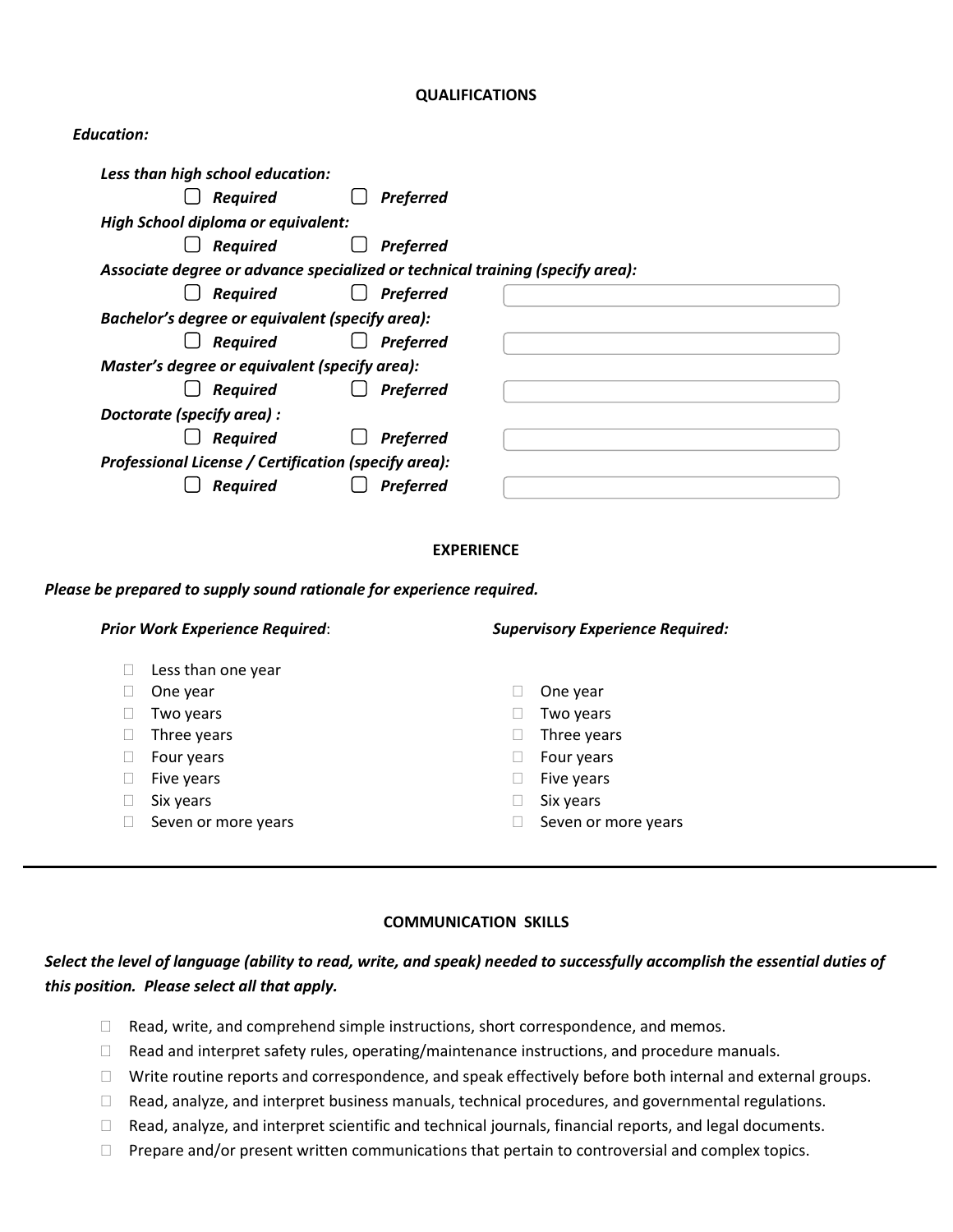#### **PERSONAL CONTACTS**

# *The organization is defined as the University of Arkansas, Fayetteville campus.*

# *Internal Contacts:*

- $\Box$  Contact with employees or others primarily at a routine level involving basic information exchange.
- $\Box$  Contact with peers and others involving explanation of information (these contacts may be within or outside your unit, department, or division), and the gathering of factual information. May include the communication of sensitive or confidential information.
- $\Box$  Contact across units, departments, or divisions with employees involving persuasion of others, absent formal authority, to conform to a policy interpretation or recommended course of action.
- $\Box$  Contact that requires a high degree of authority in securing understanding and cooperation of multiple departments or interests.

# *External Contacts:*

- $\Box$  No contact with people outside the University of Arkansas.
- $\Box$  Limited external contact to gather information, answer queries, or solicit assistance.
- $\Box$  Frequent external contact to gather information, answer queries, or solicit assistance.
- $\Box$  External contact involving a requirement to maintain a continuing external working relationship with individuals, or organizations.
- $\Box$  External contact involving the initiation and maintenance of relationships that can have a significant effect on the success of the University of Arkansas.

# **RESPONSIBILITY**

# *Supervisory Responsibility:*

| Level 1 | No supervisory responsibility; may explain work instructions to others.                           |
|---------|---------------------------------------------------------------------------------------------------|
| Level 2 | Involves general instructing, scheduling, and reviewing the work of others performing the same or |
|         | directly related work. Acts as "lead worker." This level involves functional supervision only.    |
| Level 3 | Recommends personnel actions (hiring, termination, pay changes). Involves scheduling,             |
|         | supervision, and evaluation of work of employees who perform similar work assignments.            |
| Level 4 | Involves scheduling, supervision, and evaluation of work as a "manager" of the first line         |
|         | supervisors; or performs supervision of workers who perform distinct and separate blocks of work. |
| Level 5 | Involves scheduling, supervision, and evaluation of work as a superior of "managers." Administers |
|         | through subordinate managers, departmental multi-function programs or operations.                 |
| Level 6 | Involves scheduling, supervision, and evaluation of work as a superior of those in level 5.       |

# *Indicate Title, PSB numbers of employees supervised, and number of employees supervised under this title. If no employees are supervised, indicate "NONE."*

| Title |  | <b>PSB Number(s)</b> $\vert$ Part Time Full Time $\vert$ No. employees supervised w/ this title |
|-------|--|-------------------------------------------------------------------------------------------------|
|       |  |                                                                                                 |
|       |  |                                                                                                 |
|       |  |                                                                                                 |
|       |  |                                                                                                 |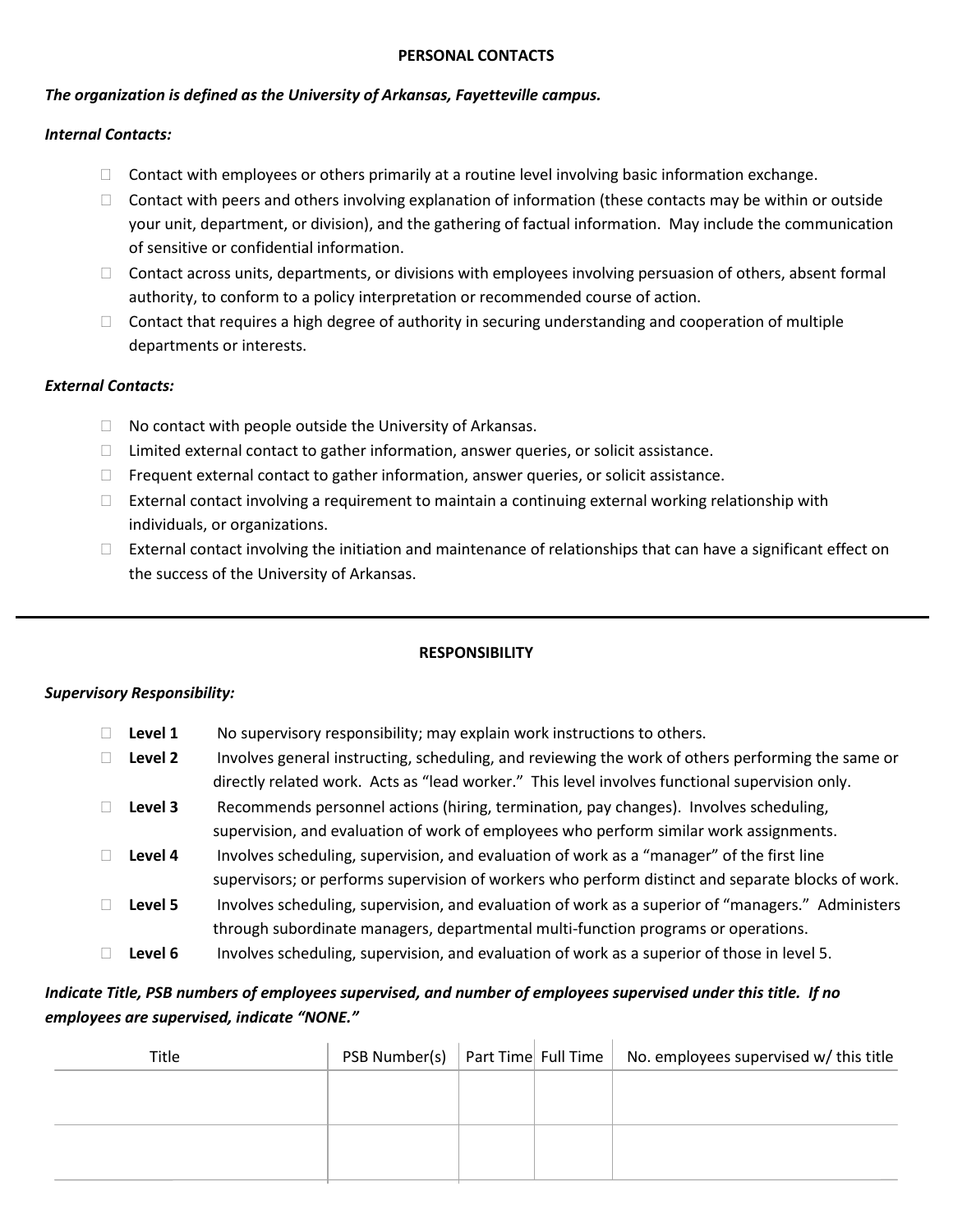# *Decision Responsibility*

- $\Box$  Requires very little analytical thought or independent decision-making. The work has limited overall impact.
- $\Box$  Regularly makes decisions involving how an operation will be done or carried out (i.e., sequence or method), and generally from an available set of alternatives or precedents.
- $\Box$  Regularly makes decisions of responsibility, involving evaluation of information. Decisions may require development or application of alternatives or precedents.
- $\Box$  Regularly makes significant decisions and final results, typically affecting the entire department. Available guides or precedents are limited. Has authority over the allocation of resources.
- $\square$  Significant responsibility for decisions and final results, affecting more than one department or a department with multiple units. Substantial analysis is required and many factors must be weighed before a decision can be reached.
- $\Box$  Major responsibility for decisions and final recommendation, which may result in the formulation of strategic plans of action to achieve the broad objectives of the University of Arkansas.
- $\Box$  Primary work responsibility involves the long range future of the University of Arkansas. Decisions determine the scope, direction, and goals of the University of Arkansas.

# *Budgetary Responsibility*

- $\Box$  Little or no responsibility in the area of budgets or departmental resources.
- $\Box$  Limited responsibility for financials, budgets, or other resources. May be responsible for entry of financial data into spreadsheets and/or databases for use by others. Accuracy of work is monitored by supervisor.
- $\Box$  Responsibility for compiling financial reports, creating annual program budgets or biennial budgets. May make oral or audio/visual presentations.
- $\Box$  Responsibility for interpretation and analysis of program and financial data. May determine departmental needs, research available alternatives, and develop departmental recommendations.
- $\Box$  Responsibility for oversight of others who carry out the entry, reporting, and presentation of financial data. Makes routine decisions regarding use of financial and other resources on the department's behalf.

## **COMPLEXITY, JUDGMENT, AND PROBLEM SOLVING**

- $\Box$  Work of a relatively routine nature. Requires the ability to understand and follow instructions.
- $\Box$  Structured work, following a limited variety of standard practices.
- $\Box$  Generally structured work, but involving a choice of action within limits of standard policy and procedures.
- $\Box$  Generally diversified and moderately difficult work. Requires judgment in the adaptation and interpretation of established practices and procedures to meet problems and situations to which the application is not clearly defined.
- $\Box$  Typically difficult or complex work. Generally governed by broad instructions and objectives usually involving frequently changing conditions and problems.
- $\Box$  Work requires the ability to plan and perform work in light of new or constantly changing problems, work from broad instruction, deal with complex factors not easily evaluated. Decisions require considerable judgment, initiative, and ingenuity in areas where there is little precedent.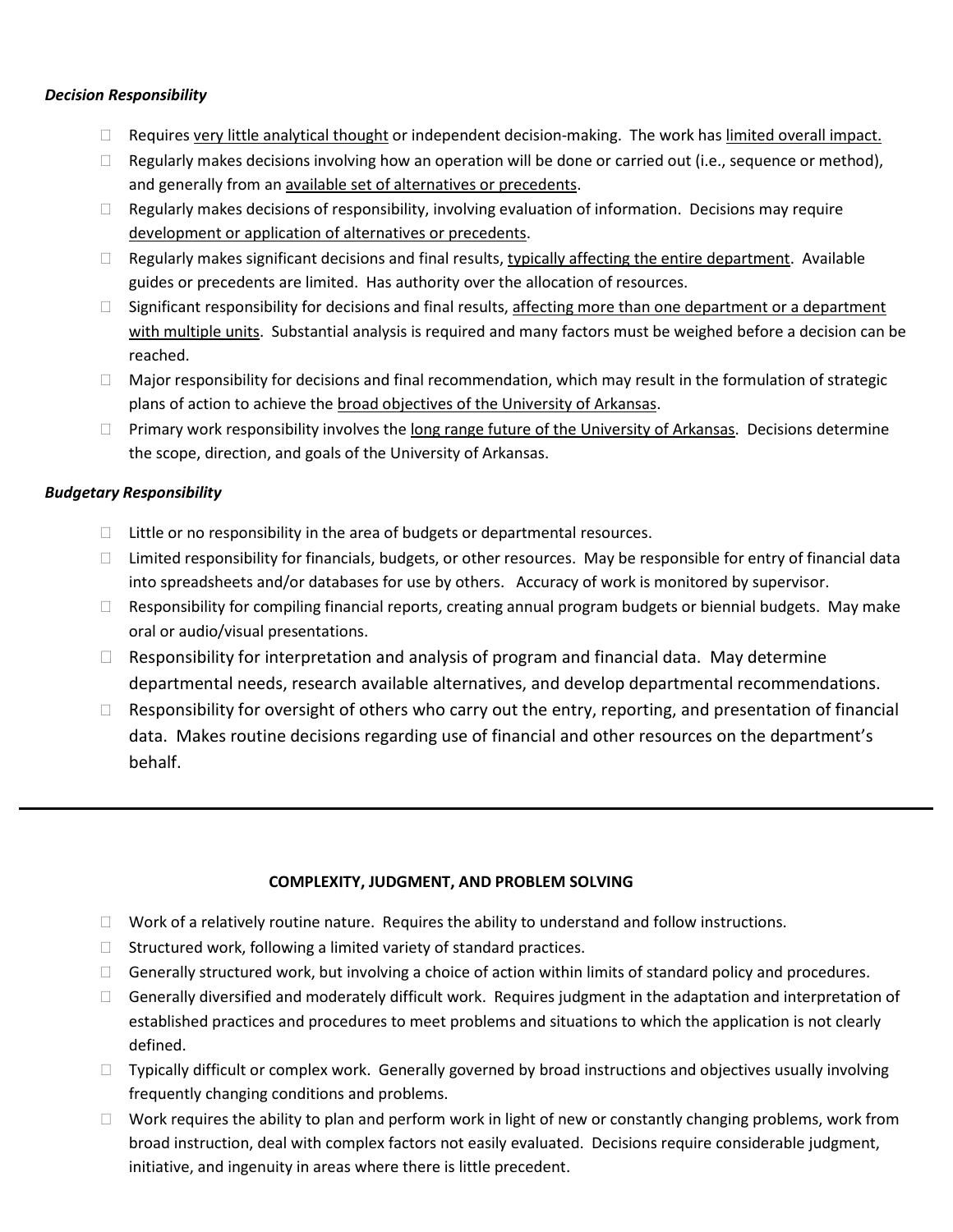$\Box$  Work requires the ability to act independently in the formulation and administration of policies and programs for major division or functions.

# **IMPACT OF ERRORS**

# *Please note the consequences if you make a serious error.*

| Type of error | Loss or damage | <b>Method to correct</b> |
|---------------|----------------|--------------------------|
|               |                |                          |
|               |                |                          |
|               |                |                          |
|               |                |                          |

## **WORKING CONDITIONS**

*Please indicate the level which appropriately describes the work environment of the position. In selecting the appropriate level, a judgment should be reached regarding the most disagreeable conditions that are a normal and recurring factor of the job.*

## *Physical Conditions:*

- $\Box$  Job provides pleasant working conditions
- $\Box$  Job provides minor annoyances. Unpleasant sights or odors may be encountered. Noise levels due to machinery or equipment in use might preclude normal conversational levels.
- $\Box$  Job provides moderately unpleasant working conditions. Unpleasant sights or odors constitute a regularly recurring aspect of the job. Noise levels are such that protective ear coverings are recommended.
- $\Box$  Job provides an unpleasant work environment.

 $\bigcap$  NO

Does this position qualify for hazard pay?

|  | M.<br>۰. |
|--|----------|
|--|----------|

## *Schedule:*

- □ Routine shift hours. Infrequent overtime, weekend, or shift rotation.
- $\Box$  Considerable irregularity of hours because of frequent overtime, weekend, or shift rotation.
- $\Box$  Work demands and irregularity of hours create considerable inconvenience for home and social life, such as regular and frequent on-call availability.
- $\Box$  Nature of work frequently requires highly irregular and unpredictable or particularly long hours, such as attendance and participation at evening meetings, covering double shifts, etc.

Does this position qualify for a shift differential?

| $\bigcap$ YES | $\Box$ NO | If yes, which shift? $\bigcap$ Evening | $\bigcap$ Graveyard |
|---------------|-----------|----------------------------------------|---------------------|
|               |           |                                        |                     |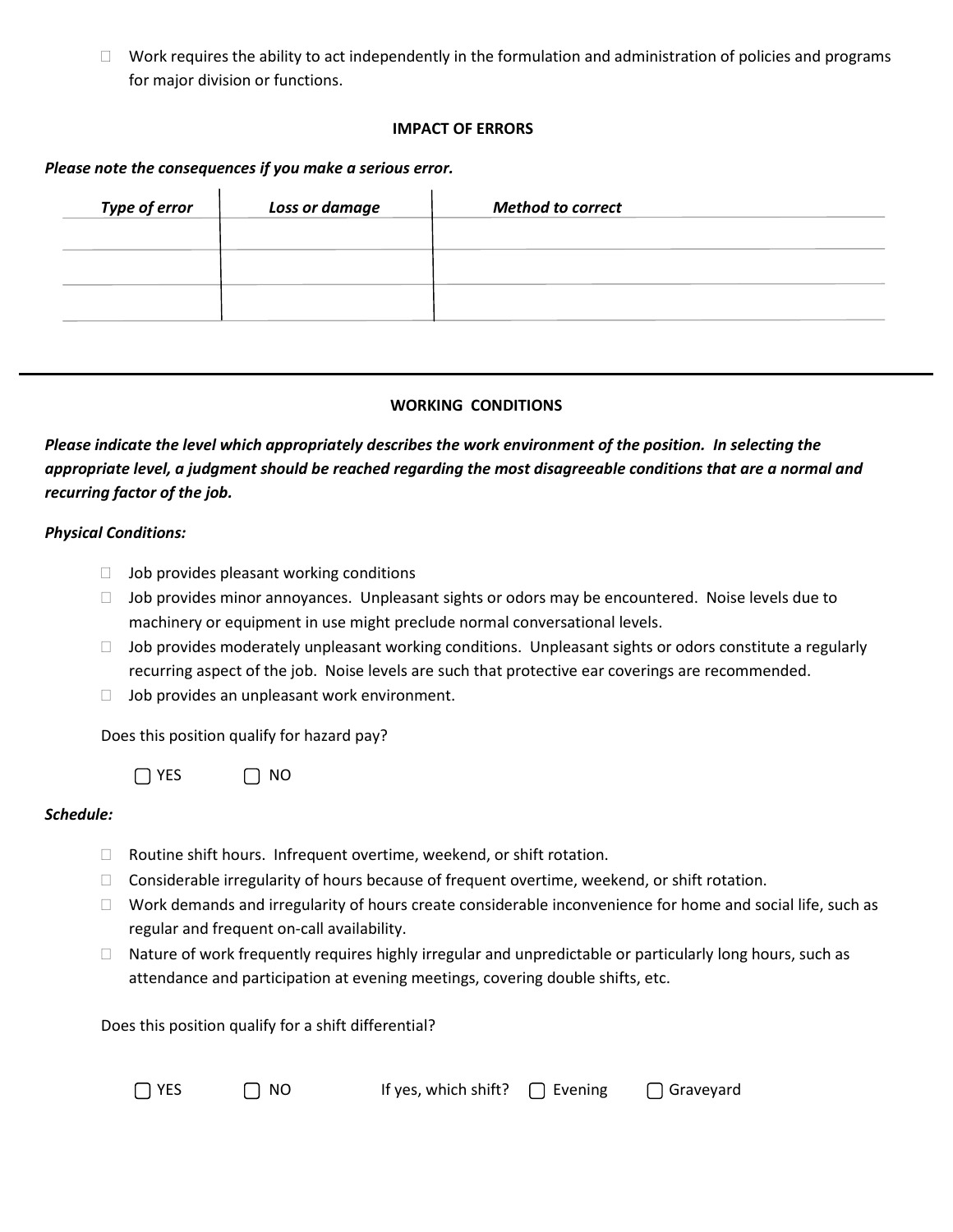## *Demands / Deadlines:*

- $\Box$  Little or no stress created by work, associates, or public.
- Occasional stress due to deadlines or workload because of intermittent or cyclical work pressures, or occasional exposure to distressed individuals within the immediate work environment.
- $\Box$  High volume and variable work demands and deadlines impose strain on routine basis or considerable stress intermittently; OR regular direct contact with distressed individuals within the immediate work environment, AND/OR exposure to demands and pressures from persons other than immediate supervisor.
- $\Box$  Work requires frequent, substantive contact with people in highly stressful situations; delicacy and predictability of contacts routinely creates considerable strain or heavy stress regularly.

#### **ESSENTIAL PHYSICAL REQUIREMENTS**

*Please identify the essential physical requirements of the position, by answering the questions below:*

*The Americans with Disabilities Act (ADA) defines "Essential" as fundamental, not marginal; that is, that the physical activity listed below is actually required in order to perform a normal/routine task of this job and that removing the task would fundamentally alter the position.*

#### *Bending:*

Does this position require the employee to bend?

 $\bigcap$  NO

| ×<br>۰.<br>۰ |  |
|--------------|--|
|--------------|--|

If YES, state frequency of bending:

## *Eyesight:*

Does this position require a sighted employee?

 $\Box$  YES  $\Box$  NO

If YES, state why:

## *Exposure:*

Does this position require that the employee be exposed to extreme environmental conditions?

 $\Box$  YES  $\Box$  NO

## *Hearing:*

Does this position require unimpaired hearing?

 $\Box$  YES  $\Box$  NO

## *Lifting:*

Does this position require the employee to lift?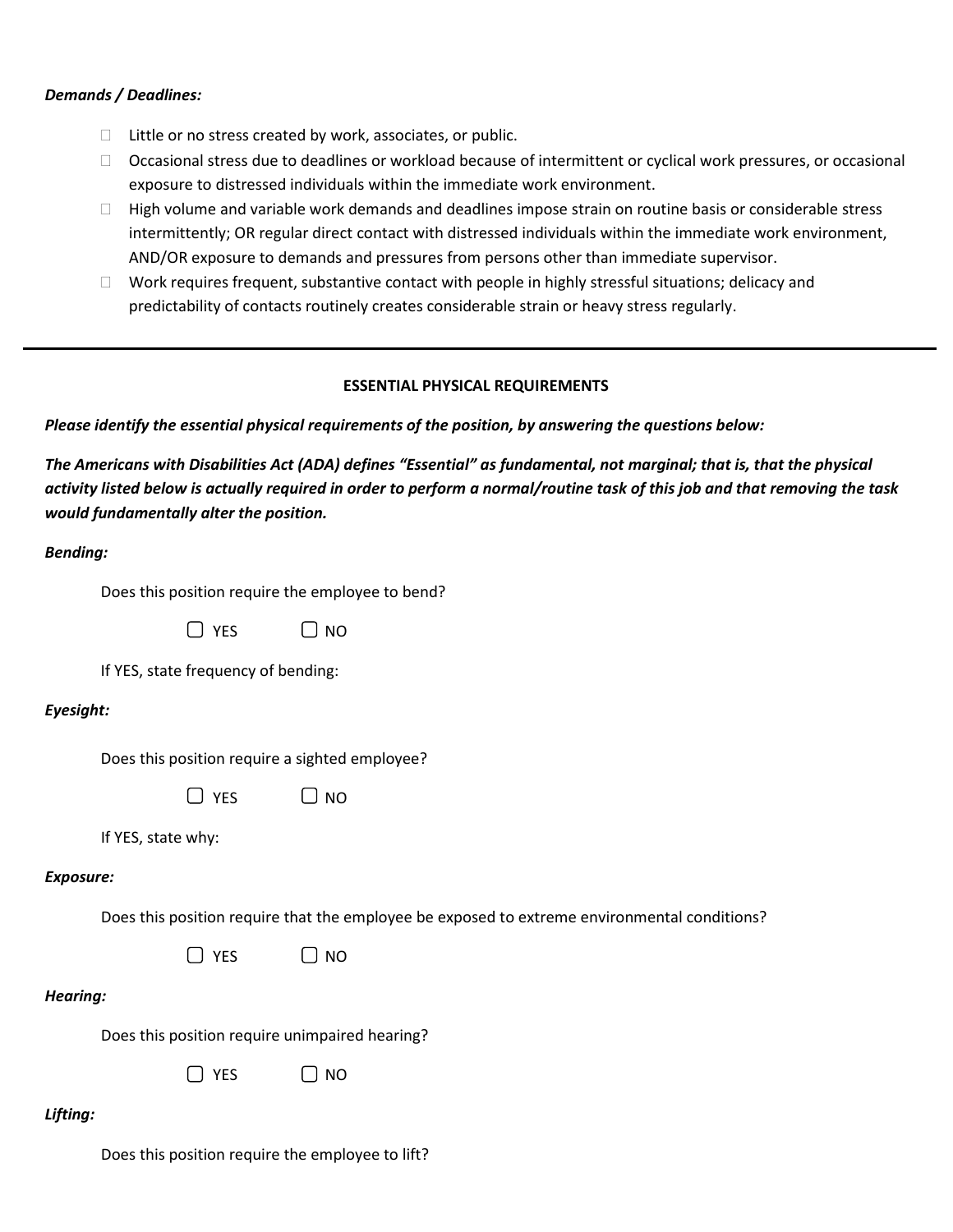| $\Box$ NO<br><b>YES</b> |  |
|-------------------------|--|
|-------------------------|--|

If YES, state the weight of the load:

State the height of the lift:

#### *Pushing:*

Does this position require the employee to push?

 $\Box$  YES  $\Box$  NO

If YES, state the weight of the heaviest object pushed:

State the frequency of the need to push:

#### *Repetitious Movement:*

Does this position require the repetitious movement of hands, wrists, arms?



If YES, explain:

## *Sharps:*

Does the position require the handling of sharp equipment or tools?

YES ONO

## *Sitting:*

Does the position require that the employee sit for long periods of time?

 $\Box$  YES  $\Box$  NO

#### *Standing:*

Does the position require that the employee stand for long periods of time?

 $\Box$  YES  $\Box$  NO

#### *Walking:*

Does the position require that the employee walk for long distances?

| $\Box$ YES | $\Box$ NO |
|------------|-----------|
|            |           |

## *Driving:\**

Does this position require the employee to drive?

 $\bigcap$  YES  $\bigcap$  NO

*\*Note: If this position is required to drive, the employee will be subject to driver's license record check in accordance with the University's Vehicle Safety Policy<http://www.uark.edu/admin/busaffrs/risk/vsafety.html>*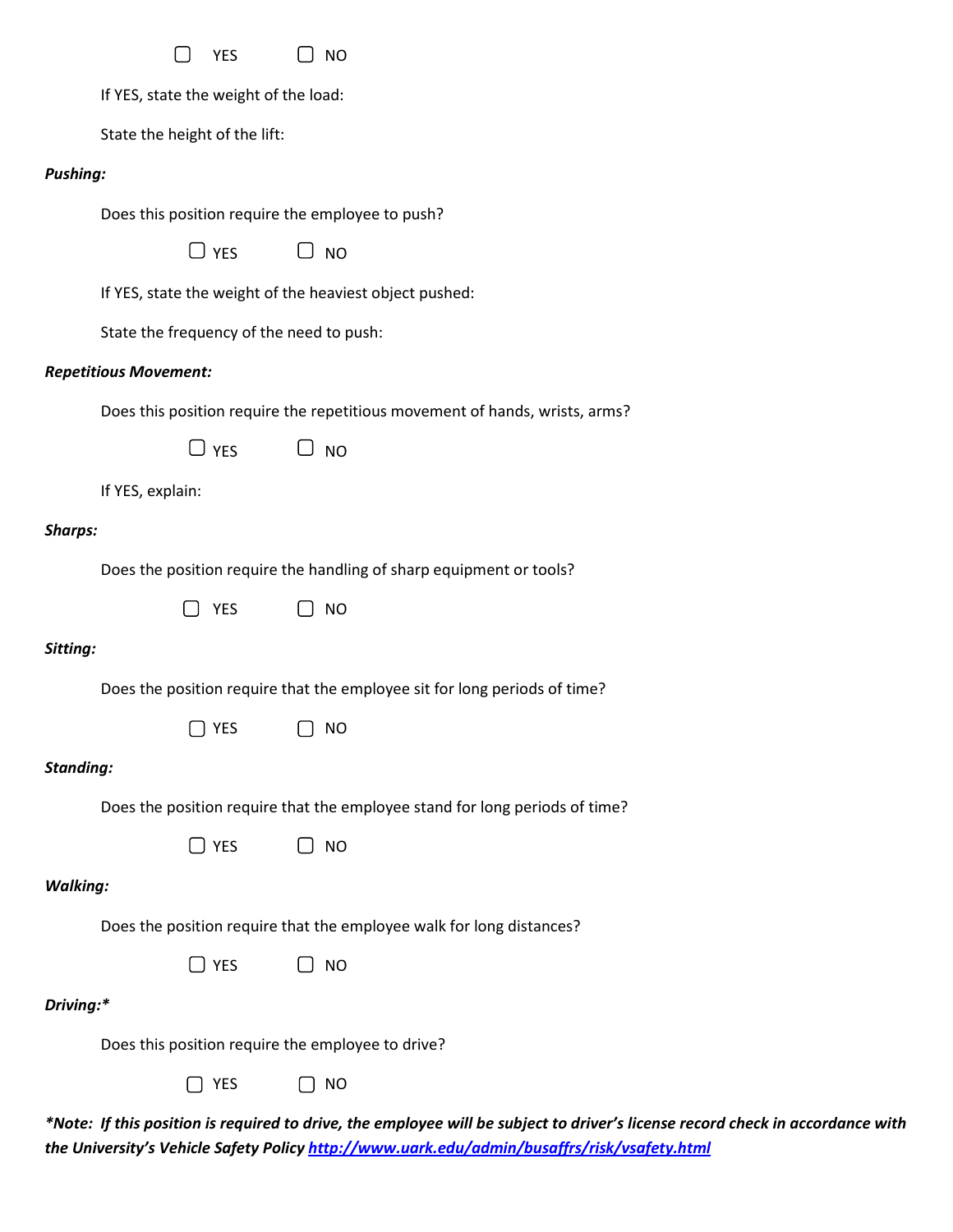| <b>Other Physical Activities:</b>                                                                                                                                                                              |                              |                                                                                                                   |  |  |  |  |  |
|----------------------------------------------------------------------------------------------------------------------------------------------------------------------------------------------------------------|------------------------------|-------------------------------------------------------------------------------------------------------------------|--|--|--|--|--|
| Describe any other physical activity which is essential to this position:                                                                                                                                      |                              |                                                                                                                   |  |  |  |  |  |
| PRE-EMPLOYMENT CHECKS                                                                                                                                                                                          |                              |                                                                                                                   |  |  |  |  |  |
|                                                                                                                                                                                                                |                              |                                                                                                                   |  |  |  |  |  |
| <b>Background Check:</b>                                                                                                                                                                                       |                              |                                                                                                                   |  |  |  |  |  |
| Is a background check is required by law or University policy for this position?                                                                                                                               |                              |                                                                                                                   |  |  |  |  |  |
|                                                                                                                                                                                                                | $\Box$ YES<br>$\Box$ NO      |                                                                                                                   |  |  |  |  |  |
|                                                                                                                                                                                                                |                              |                                                                                                                   |  |  |  |  |  |
|                                                                                                                                                                                                                |                              | Does this position handle credit card payments, cash or other funds (regularly or as back-up)?                    |  |  |  |  |  |
|                                                                                                                                                                                                                | $\Box$ YES $\Box$ NO         |                                                                                                                   |  |  |  |  |  |
| employee)?                                                                                                                                                                                                     |                              | Does this position have campus-wide access to confidential information, i.e., social security numbers (student or |  |  |  |  |  |
|                                                                                                                                                                                                                | $\Box$ YES $\Box$ NO         |                                                                                                                   |  |  |  |  |  |
| Does this position work with minors (persons under 18), disabled persons, patients, or similar populations?                                                                                                    |                              |                                                                                                                   |  |  |  |  |  |
|                                                                                                                                                                                                                | $\Box$ YES $\Box$ NO         |                                                                                                                   |  |  |  |  |  |
| Are there other considerations of public safely, safeguarding UA funds / property, or protecting welfare of members of<br>the UA community such that background checks should be considered for this position? |                              |                                                                                                                   |  |  |  |  |  |
| J YES                                                                                                                                                                                                          | <b>NO</b>                    |                                                                                                                   |  |  |  |  |  |
| If yes, explain:                                                                                                                                                                                               |                              |                                                                                                                   |  |  |  |  |  |
| <b>Drug Testing Required? (including bus and van drivers)</b>                                                                                                                                                  |                              |                                                                                                                   |  |  |  |  |  |
| YES                                                                                                                                                                                                            | <b>NO</b>                    |                                                                                                                   |  |  |  |  |  |
|                                                                                                                                                                                                                |                              |                                                                                                                   |  |  |  |  |  |
|                                                                                                                                                                                                                |                              |                                                                                                                   |  |  |  |  |  |
| <b>SIGNATURES</b>                                                                                                                                                                                              |                              |                                                                                                                   |  |  |  |  |  |
| <b>Employee</b>                                                                                                                                                                                                |                              |                                                                                                                   |  |  |  |  |  |
|                                                                                                                                                                                                                | <b>Immediate Supervisor:</b> |                                                                                                                   |  |  |  |  |  |
| <b>Department or Unit Head:</b>                                                                                                                                                                                |                              |                                                                                                                   |  |  |  |  |  |
| <b>Dean or Unit Head:</b>                                                                                                                                                                                      |                              |                                                                                                                   |  |  |  |  |  |